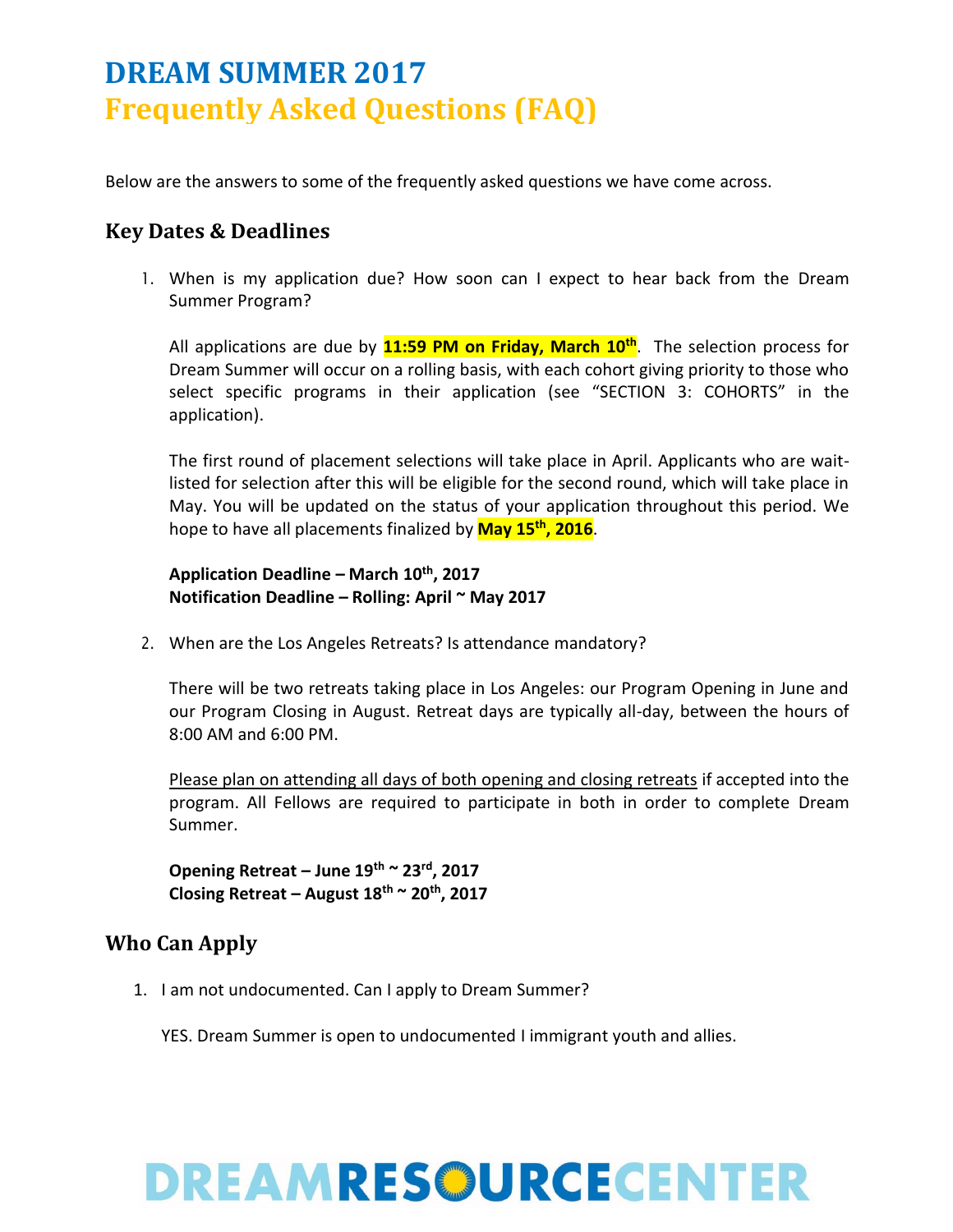2. I am not a DACA recipient or DACA eligible. Can I apply to Dream Summer?

YES. Dream Summer does not discriminate based on immigration status.

What is DACA?<http://1.usa.gov/1FV8DQg> What is an ITIN?<http://www.irs.gov/Individuals/General-ITIN-Information>

3. I am not a College or University student. Can I apply to Dream Summer?

YES. College or University enrollment is NOT required.

4. I am not a high school graduate and I do not have a GED. Can I apply to Dream Summer?

YES. Dream Summer does NOT have a High School or a GED requirement.

5. Organizing for immigrant rights is new to me. Can I apply to Dream Summer?

YES. Dream Summer supports continuing and emerging leaders in the immigrant rights movement. Through the program, fellows develop their skills and meet fellow youth leaders from across the country.

6. I am currently a minor under 18 years of age. Can I apply to Dream Summer?

Participants must be 18 years old by June 19, 2017, in order to apply.

7. I am no longer a youth between the ages of 18 and 28. Can I apply to Dream Summer?

Dream Summer generally admits youth applicants from the ages of 18 to 28. There are exceptions based on applicant circumstances. We highly encourage individuals who do not qualify for DACA to apply.

#### **Fellowship Location**

8. I don't live in the exact city or region where Dream Summer placements are hosted. Can I apply to Dream Summer?

We recommend that you apply to a listed city or region ONLY if you live within comfortable traveling distance. The Dream Summer program and host organizations do NOT provide funding for transportation.

9. I do not live near any of the listed cities or regions where Dream Summer placements are hosted. Can I apply to Dream Summer?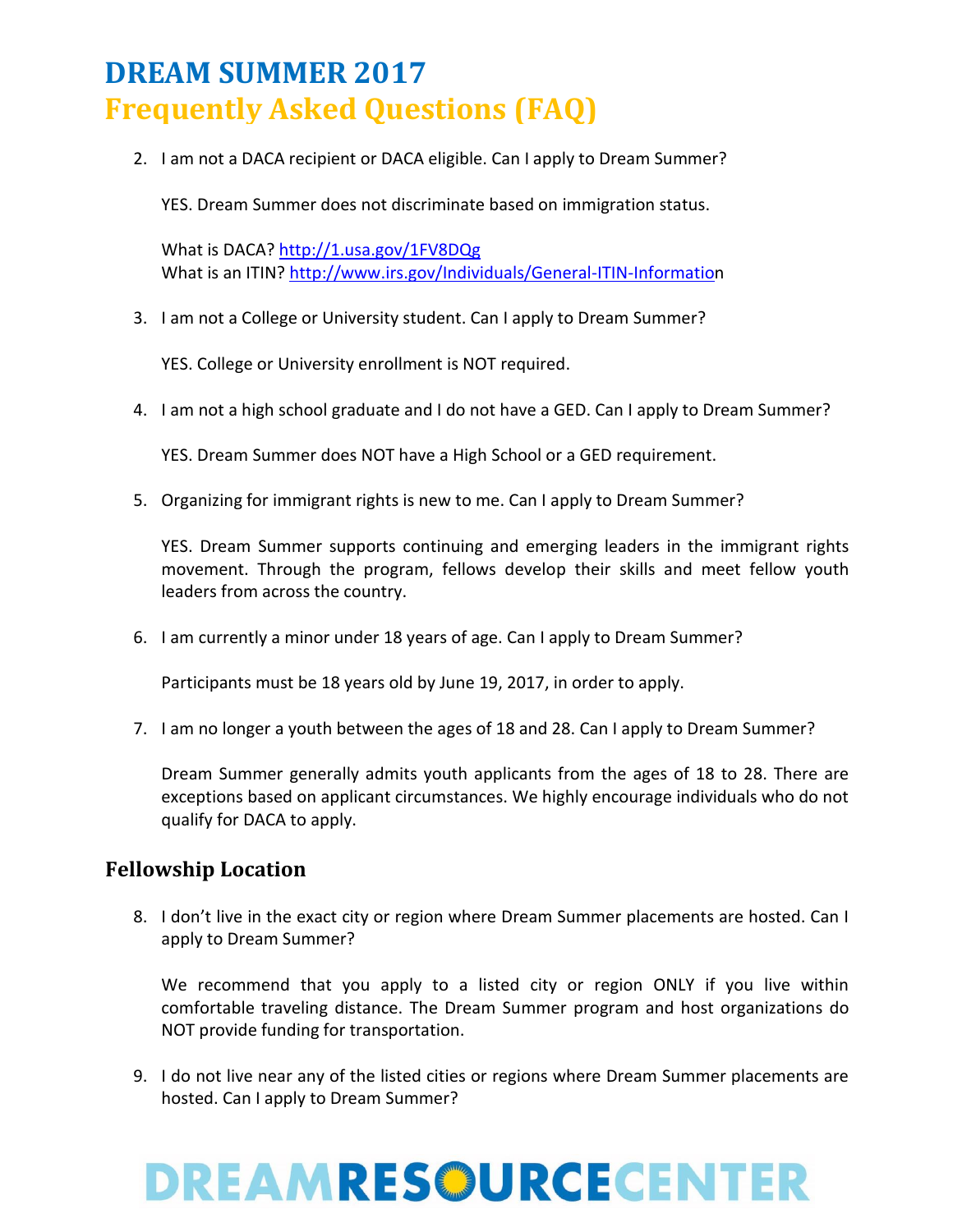Relocating for a Dream Summer placement is a personal choice. The Dream Summer program and host organizations do NOT provide funding for rent or living expenses.

### **Cohort Questions**

10. What are Dream Summer Cohorts?

Dream Summer Fellows will be placed into one of four (4) cohorts this year, each tasked with a specific project for the summer that will enhance and complement their placement at a host organization. Members of these cohorts will receive specialized training in addition to the general development provided to all Dream Summer participants, and will have an opportunity to work in a more specified area of interest. All fellows are expected to participate in both their cohort and summer host organization workplan.

For 2017, our program will feature the following cohorts:

- The Undocumented Justice Cohort, placing a high emphasis on the safety of immigrant communities and the development of a national support network.
- The Labor Cohort, addressing the intersectional presence of immigrant workers in the local and national labor movement.
- The Silicon Valley Cohort, which will engage participants to develop institutional and community resources that reflect the participation of immigrant youth in the economic workforce development of Silicon Valley.
- The Unaccompanied Minors Cohort, specifically aiming to provide leadership development to youth who independently migrated to the United States and place them in a position to support their local communities.
- 11. What is the Labor Cohort?

Dream Summer's first Labor Cohort was launched in 2015 as a way of addressing the intersectionality between labor and immigrant issues. Participants in this cohort will be uniquely positioned to address these points, while developing in-depth experience in the U.S. labor movement. Among the areas of focus are: corporate research, policy analysis, coalition building, curriculum development, strategic planning and communications (varies by host site). To hear some experiences from past fellows, check out these two videos:

SEIU Labor cohort: https:/[/www.youtube.com/watch?v=oSoAJ40OB2g](http://www.youtube.com/watch?v=oSoAJ40OB2g) DS Labor cohort: [https://www.youtube.com/watch?v=QvHP0Dr9Luw](http://www.youtube.com/watch?v=QvHP0Dr9Luw)

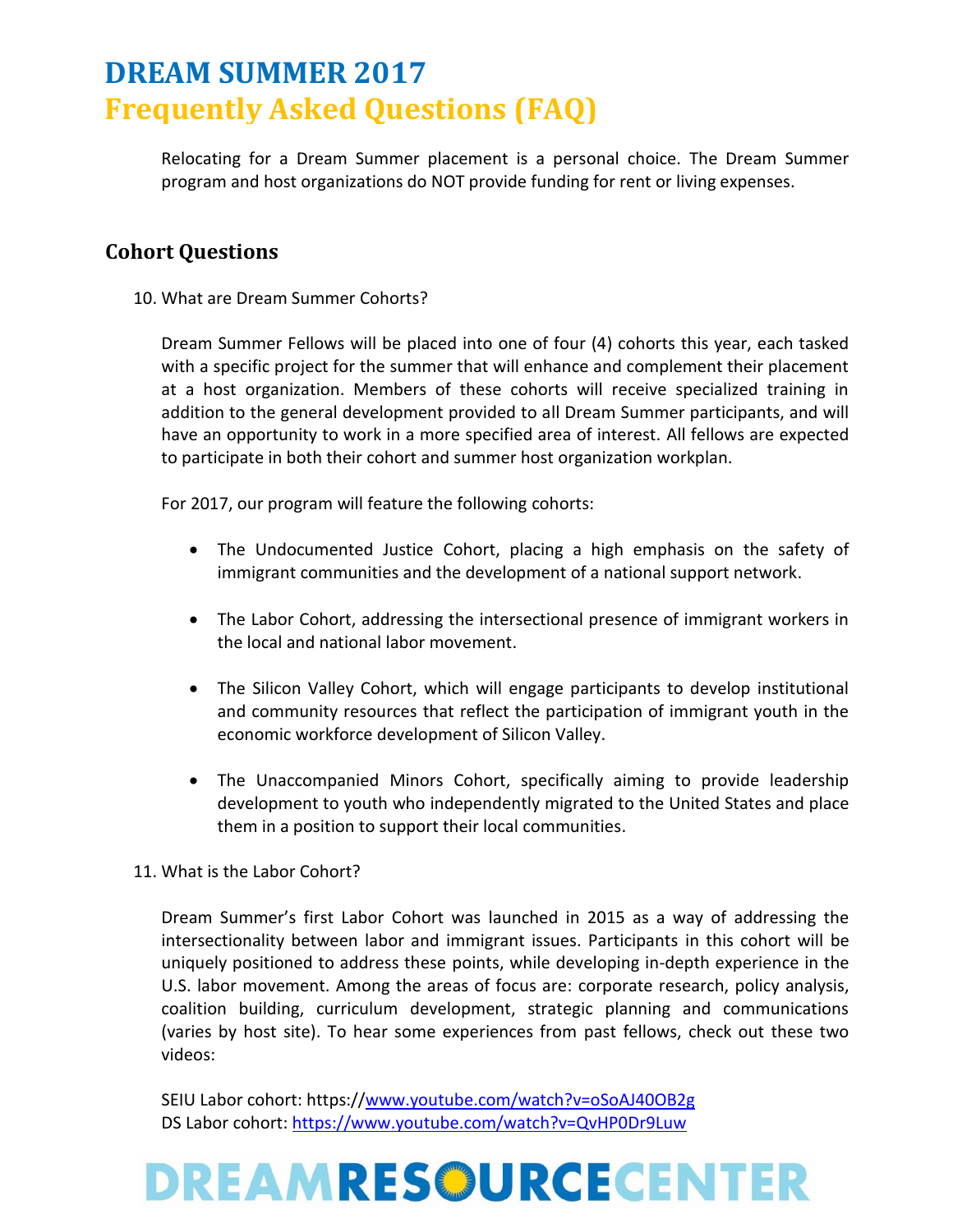12. What is the Undocumented Justice Cohort?

The mission of this cohort will be to unite young immigrant leaders on key issues and challenges on both a national and local level. The Undocumented Justice Cohort will provide participants with the tools necessary to disseminate information (ex. Know Your Rights) to their communities in conjunction with their presence at summer host organizations, and facilitate additional support of strategic initiatives to defend and expand the rights of immigrant communities.

13. What is the Silicon Valley Cohort?

The Dream Summer Silicon Valley Cohort will focus on engaging participants to pursue institutional changes that reflective of immigrant youth in the economic workforce development of the Silicon Valley. Local challenges, such as housing, education and financial stability for undocumented communities in the region will be the highest priority. These specific policy recommendations are outlined in [our 2016 report on the State of](http://www.labor.ucla.edu/downloads/ucla_silicon_valley_report_web_rev5-1-pdf/)  [Undocumented Youth in the Silicon Valley.](http://www.labor.ucla.edu/downloads/ucla_silicon_valley_report_web_rev5-1-pdf/)

14. What is the Unaccompanied Minors Cohort?

The unaccompanied minors' cohort will focus on the leadership development of fellows whom independently migrated to the United States before the age of eighteen. The Unaccompanied Minors' cohort will place fellows in strategic organizations to address the contemporary issues unaccompanied minors face, including: legal representation, criminalization, and access to higher education.

15. Can I apply to all the cohorts?

Yes, by completing the full application and answering the cohort-specific questions, your application will be eligible for all cohorts.

However, Applicants who do not identify a cohort in their initial submission will not receive priority consideration for those placements. During our first round of review, these individuals will be placed on a wait list for any cohorts with remaining slots during the second round of the selection process.

16. What if I've never worked with specific issues (i.e. labor) before? Can I still apply?

Yes, we encourage individuals to apply regardless of previous experience in the areas of labor or health.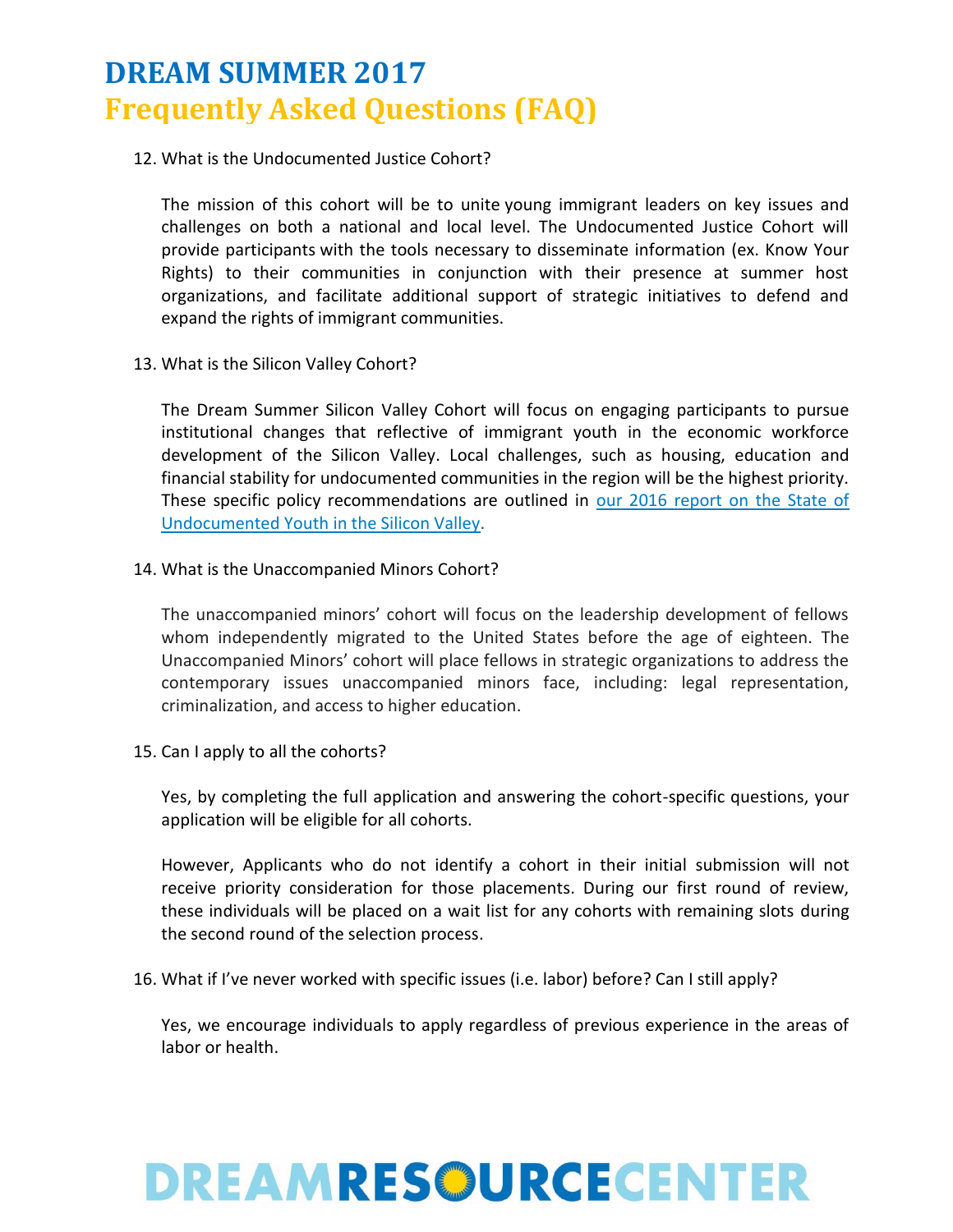#### **Summer Commitments**

17. I might enroll in summer school this year. Can I participate in Dream Summer?

It is not recommended that selected fellows participate in summer school. The placements are a 10-week, full-time commitment. Some placements may require evening and weekend availability. Plan accordingly.

18. I don't have a Social Security Number (SSN). What is an Individual Taxpayer Identification Number (ITIN) and how can I get one?

An Individual Taxpayer Identification Number (ITIN) is a nine-digit tax processing number issued by the Internal Revenue Services to individuals who are not eligible to obtain a Social Security Number (SSN). ITINs are issued regardless of immigration status, and both residents and nonresidents can obtain one if necessary.

**Dream Summer will request either an ITIN or a SSN upon acceptance to the program.**  More information on ITIN and how to obtain one is available at: <http://www.irs.gov/Individuals/General-ITIN-Information>

19. I was granted a work permit but have not applied for a Social Security Number yet. Will this affect my application process?

NO. We do not ask for a Social Security Number (SSN) for the initial application. However, you will need to provide your SSN upon acceptance. Therefore, if you are eligible, we strongly recommend that you make an appointment to apply for a SSN as soon as possible.

### **Travel and Lodging**

20. Do I have to pay for travel, lodging, and meals when attending the orientation training and closing retreats in Los Angeles?

Dream Summer will cover: all air travel (if applicable), meals, lodging expenses, and in certain cases will reimburse for any ground travel (if applicable).

Please prepare yourself financially **to spend anywhere between \$20~50 at the beginning of the program,** as all **reimbursements take at least 6 to 8 weeks to process** for each applicant.

\*Note: Applicants flying out of state will be given air travel priority. Ground travel reimbursement will only be granted to those who meet specific criteria.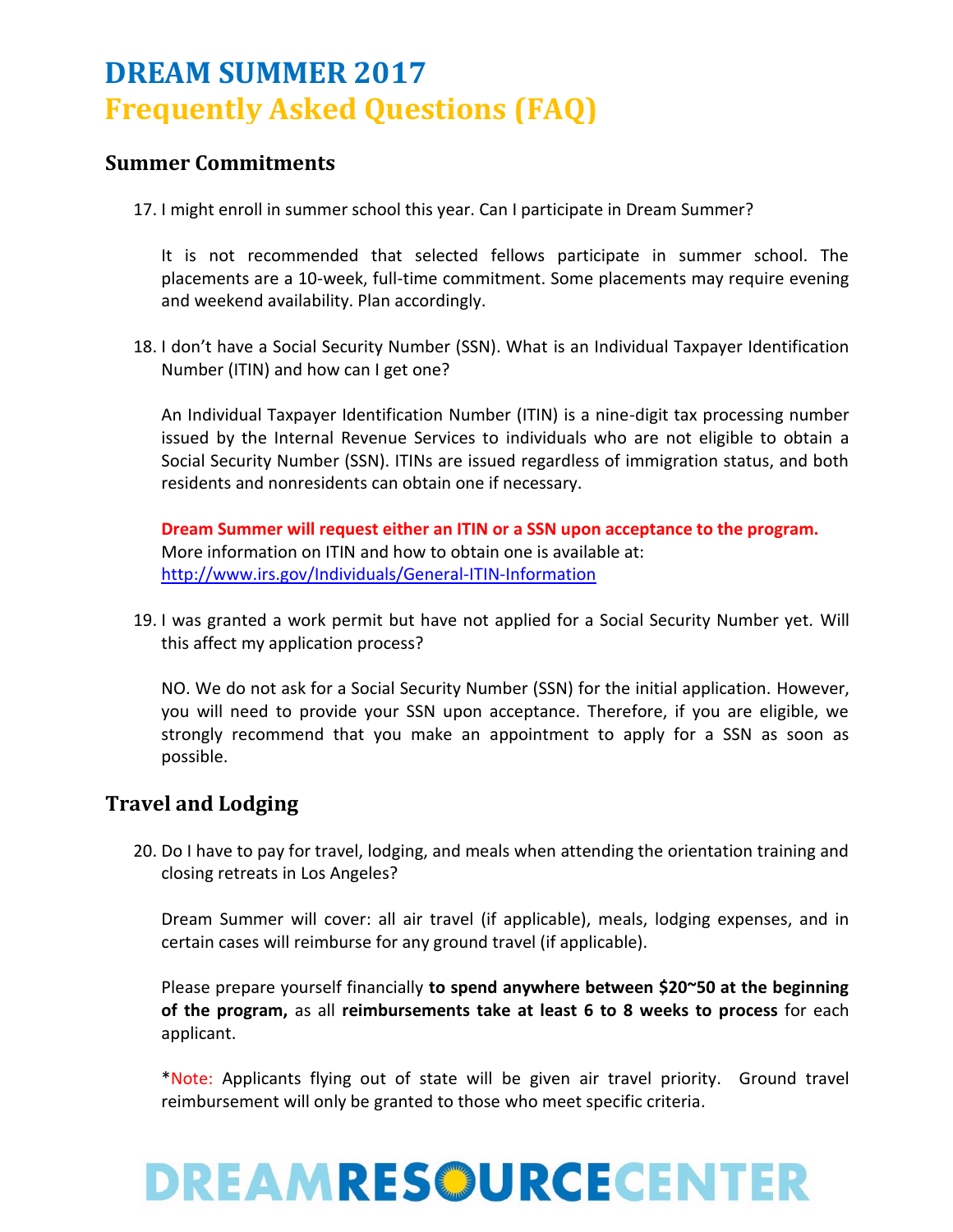21. I have never traveled by air before. How would I be able to fly to the retreats?

Dream Summer will provide advice and guidelines on how to travel safely. To prepare for any possible travel complication, we can refer you to legal assistance during travel dates. We will also have a travel point person available to have a one-on-one conversation with anyone who may have questions or concerns

### **Fellowship Award**

22. When will I receive my fellowship award?

**Currently we cannot confirm specific date/s as to when fellowship awards will be ready.**  As such the timeframe for release of the awards is still pending, and it will be updated on this page as soon as information becomes available. **We ask you to plan accordingly for 10 weeks.** Also, please note we have had complications in the past with the awards being delayed.

23. Can I have the check sooner, I need to pay for living costs and or school cots?

No. Once date/s are confirmed for awards to be released, we are unable to provide awards sooner under any circumstance. We encourage all applicants to financially prepare ahead of time.

24. Is the fellowship award a scholarship?

No. The fellowship award is not a scholarship and is taxable income. Recipients will receive a 1099 from the issuing entity. Any further tax related questions should be directed to your tax preparer.

25. If I do not receive a 1099 or need it to be reissued, how can I get one?

Staff can provide you with the contact information for the person who handles re-issuing the 1099's. You will need to call on your own.

26. Can I tell my tax preparer that I am self-employed with a 1099?

Please consult your tax preparer; our staff is not able to provide legal or financial advice.